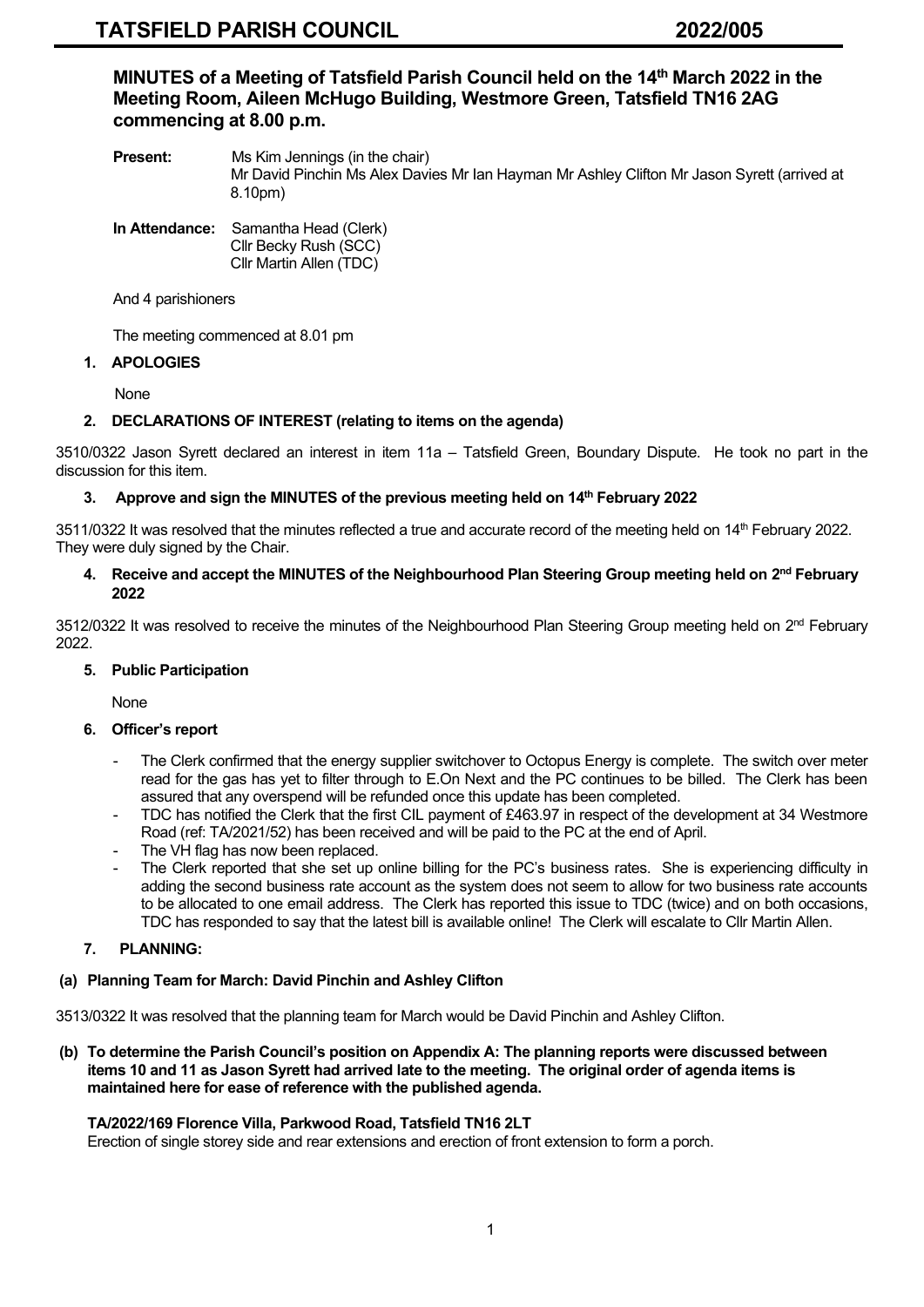Florence Villa is a semi-detached house on Parkwood Road, looking across fields to the front as you walk from Rag Hill Road towards the 'bluebell wood' of Park Wood. It is within the Green Belt outside of the defined village.

The proposals comprise a small garden room extension to the rear and a minor extension to the rear of the attached side garage to form a WC/shower.

The proposals are modest in scale, proportionate to the existing house and unlikely to have an impact on the neighbour's amenity.

3514/0322 Comment: No comment

# **TA/2022/171 Peach House, Shaw Road, Tatsfield TN16 2BX**

Demolition of existing dwelling and erection of replacement dwelling to include solar photovoltaic panels, the insertion of 6 no. rooflights and landscaping.

 The site currently accommodates a two-bedroom bungalow, a single detached garage, a greenhouse and a shed. It is proposed to retain the garage and demolish the house and outbuildings. It is within the Green Belt outside of the defined village.

The replacement dwelling is a low height single storey rectangular building with three bedrooms that appears to be a little larger than the footprint of the existing house.

It proposes a planted sedum green roof with 12 sq.m of low pitch solar panels that will generate approx. 25% of the electricity on site. External walls are horizontal sandstone planks with black powder coated windows. A small shed is proposed for bins and bike storage.

Volumetrically the proposed house does not appear to be materially larger than the dwelling it is replacing and is located adjacent to the existing dwelling position.

3515/0322 Comment: Tatsfield Parish Council have no objection to these proposal in principle. We refer the applicant to the Regulation 14 Consultation draft of the Tatsfield Neighbourhood Plan and make the following comments:

We would strongly encourage the applicant:

- to install Mechanical Vent Heat Recovery (MVHR) in lieu of individual extract fans (as noted in the Energy Statement) to prevent risk of internal damp and condensation and improve energy efficiency.
- To install triple glazing not double glazing to all windows, glazed doors and skylights.

If approved, Tatsfield Parish Council request that Tandridge District Council add planning conditions to the decision notice that cover the following important points:

- 1. Tree protection measures to protect the roots and canopy of the existing mature oak tree on the site are to be submitted and agreed with the local authority tree officer and installed in accordance with agreed details prior to commencement of any demolition or building works (– to ensure that the existing tree is protected).
- 2. Demolition of the existing house and outbuildings as shown on the proposed plans must be completed prior to occupation of the replacement dwelling (– to ensure that they do not get left in place).
- 3. 12 sq.m of solar panels are to be installed and connected (as shown on the proposed plans) prior to occupation of the replacement dwelling.
- 4. Details of materials and typical details for the external cladding, windows and external doors are to be submitted to and approved by the local authority prior to construction.

3516/0322 The Clerk was requested to inform Tandridge Planning Department of the Council's decisions.

# **8. Finance:**

# **(a) Finance Team for March: David Pinchin and Ashley Clifton**

3517/0322 It was resolved that the Finance Team for March would be David Pinchin and Ashley Clifton.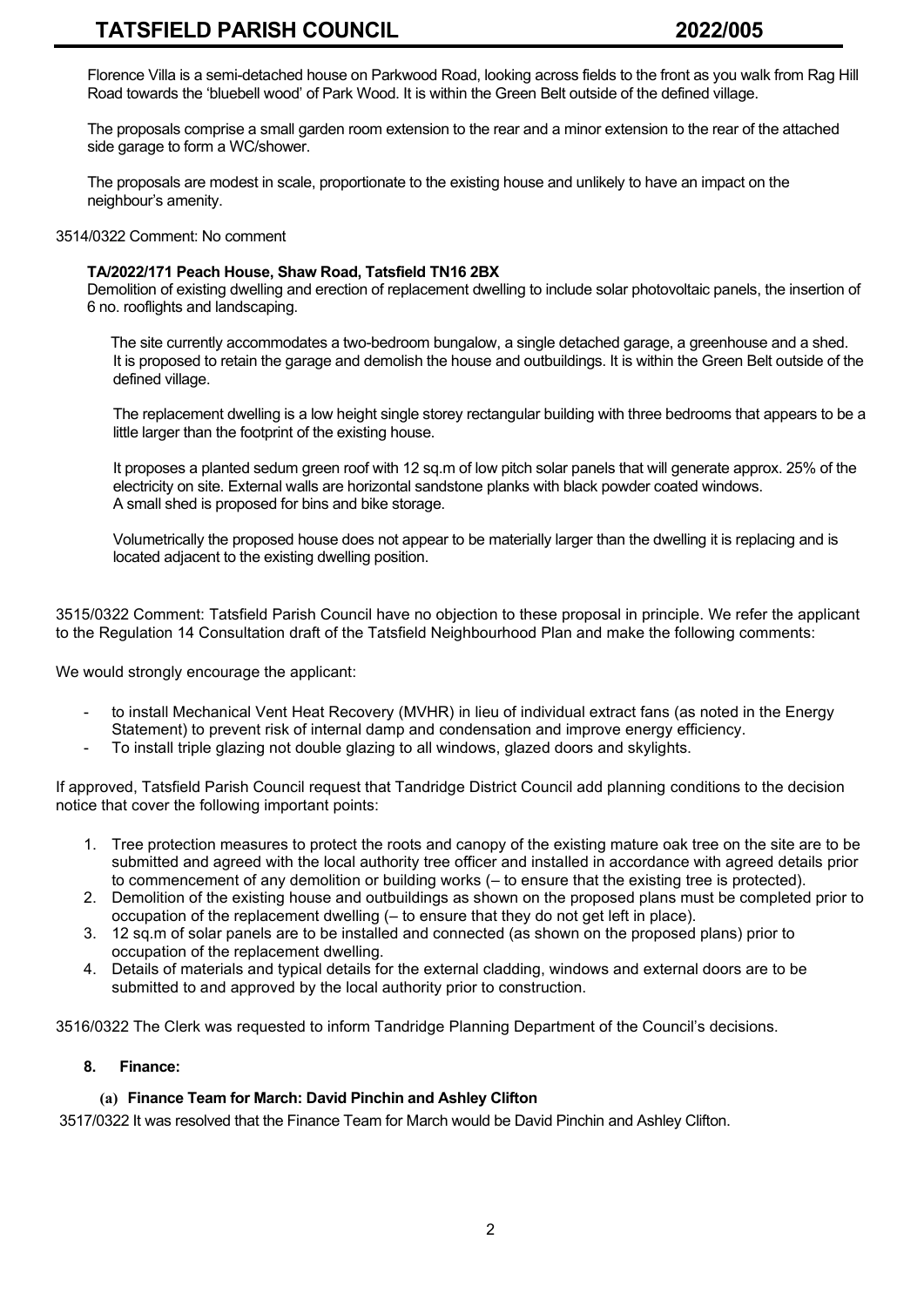# **(b) Authorise payments (including authorisation of Internet banking) detailed in Appendix B**

3518/0322 Items on Appendix B were duly approved. Payments and supporting invoices were checked and signed by members of the Finance Team for March.

# **(c) Items for expenditure:**

- To cut back a 2m corridor along edge of Millennium Wood, adjacent to Ricketts Hill Road and to continue this down towards the footpath entrance to maintain good access - £290
- To cut the thorn hedge at top of Maesmaur Road and trim back the land that fronts Ship Hill and to strim down grass and weeds on plot at corner of Maesmaur and Ship Hill – early July – £210
- To strim down grass and weeds on plot at corner of Maesmaur and Ship Hill in November £119
- Trim hedge between VH and Old Police House and hedge at back of Old Police House early July £140 and in November - £140
- Batteries x2, charger and padlocks for VAS sign £80 x2, £29.95, £60 and £7.50 P&P (excl. VAT)
- Surrey Hills Society Membership renewal £25
- Window cleaning AMB £40
- Gutter clearance AMB £60
- Gutter clearance VH £85
- VH roof moss removal total: £2150

3519/0322 Members approved all items except of the last one – VH roof moss removal – total: £2,150

# **(d) Approve salary increase for Clerk as per NALC National Pay Award to be backdated to April 2021**

3520/0322 Members approved the salary increase as per NALC National Pay Award – to be backdated to April 2021.

#### **9. Notified Items**

### **(a) Parish Councillor vacancy**

There had been two expressions of interest. Both candidates had sent in a short bio to introduce themselves to the PC and both were present at this meeting.

# **(b) Platinum Jubilee**

Kim Jennings and Ian Hayman are meeting with a local resident who has offered to build the beacon at cost. They will also meet representatives of village organisations and local businesses to finalise the programme of events for the Jubilee weekend. This can then be presented at the April meeting and submitted for publication in the May edition of the Parish Magazine.

### **(c) APM 2022**

The Clerk confirmed she had sent out formal invites to the TDC CEO, the TDC Chairman and Consort, and Claire Coutinho MP- they were all unable to attend, although Claire had offered to send Richard Biggs as her representative. The Clerk had also sent an invite to the Chair and Clerk at Westerham Town Council but had no received a reply.

The Clerk has also sent out invites and requests for reports to all the village organisations. So far, only five have been submitted.

Chris Mitton confirmed that he would be checking the portable projector is fully functioning. Kim Jennings would buy the Fairtrade soft drinks and nibbles.

#### **(d) Community Library**

This item was deferred until the April meeting.

#### **(e) Limpsfield Village Conservation Area Appraisal and Management Plan – consultation**

3521/0322 Members agreed they had no comment to submit.

#### **(f) The Boundary Commission for England – 2023 Boundary Review**

### 3522/0322 Members had no comments.

# **(g) Parishioner request for PC to post on Tatsfield Talk 2, as well as Tatsfield Talk**

Members said that recently posts had been put on Tatsfield Talk 2 as well as Tatsfield Talk, particularly in respect of notices about the Neighbourhood Plan.

3523/0322 Members resolved that in future all posts would be put on both pages.

### **(h) PCC visit to Tatsfield – 3 rd March**

David Pinchin gave the following report:

Lisa Townsend, Surrey's Police and Crime Commissioner, attended the village on Thursday 3rd March. This was her first visit to Tatsfield since her election to the role in May 2021. Accompanying her was her deputy Ellie Vesey-Thompson. She was met by Becky Rush, Martin Allen, our Chairman Kim Jennings and myself. We gave her a brief tour of the village before an informal private meeting in the Old Ship during which Tina kindly laid on a welcome afternoon tea for us all. There then followed a public meeting in the AMB when Lisa gave an informative presentation about her role and police activity in Surrey finishing with a valuable Q and A session involving all those residents present. Unfortunately, our designated local Neighbourhood Specialist Officer, Tom Warwick and his colleague PCSO Danusia Maltby, both of whom Kim and I had finally met for the first time the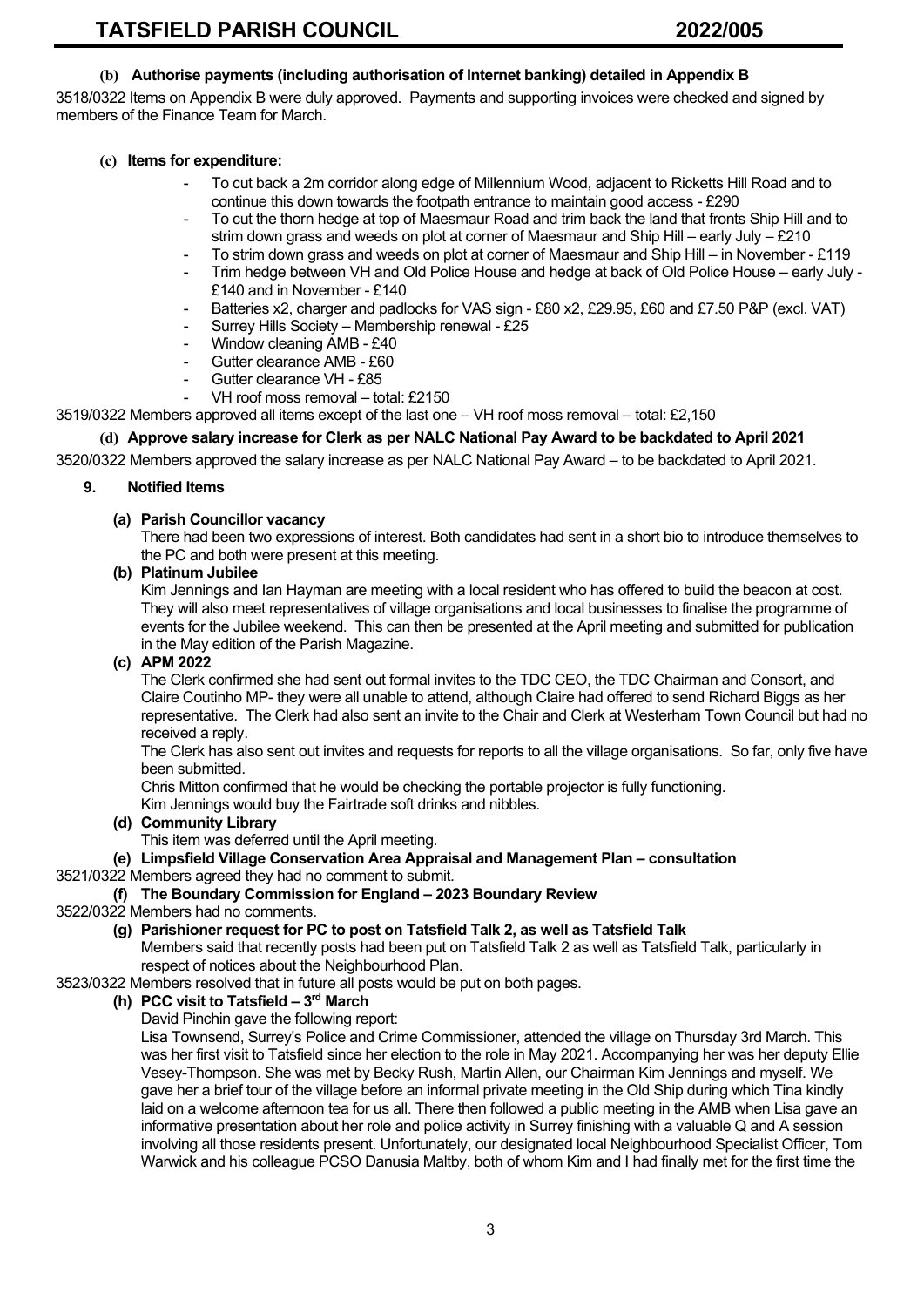previous week, were unable to attend at the last minute due to an urgent police call elsewhere. However, their absence did reinforce our concerns about the difficulties we have had in making contact with police colleagues during the last few years since the previous PCSO who was well known in the village had suffered a serious accident. Lisa was well aware of the local situation regarding the lack of communication and would do all she could to ensure a firm working relationship is established including regular reporting to the Parish Council and visits to the village to speak to residents. Lisa's main message was that, although our village was a relatively crime-free area, incidents of low-level crime and anti-social behaviour do cause anxiety and should always be reported to build up information on the police database. With the resulting knowledge that incidents are occurring there is a greater likelihood of police patrolling particular areas such as our Village Hall car park. She also did make the point that so much crime is less visible these days than in the past with so much being perpetrated on-line that there is much less need for on-the-beat policing

# **10. Reports from County Councillor, District Councillor, Village Organisations and External Organisations**

# **a) County Councillor**

Cllr Rush gave the following report:

- Roadworks Tatsfield had suffered a torrid time over the past few weeks. BR had been speaking to officers at SCC and had raised a formal complaint about the BT contractors. She had requested that SCC officers carry out a site visit to better understand the unusual challenges faced in Tatsfield – looking at a map simply does not show the true picture on the ground. Unfortunately, SCC has less control over works that are being carried out by non-SCC contractors.
- Furze Corner, Approach Road Highways did look at the viability of putting chevrons on the bend but the verge was not deep enough. There is a county-wide speed review being carried out, looking to revise some road limits from 60mph to 40mph. For this to happen, a traffic order is required. Drivers must remember that the speed limit is a guide – all drivers should drive to the conditions. BR will continue to pus for a reduction in the speed limit along Approach Road.
- Your Fund Surrey the current application has some outstanding questions that need to be answered. Alex Davies confirmed that she was dealing with this.BR advised that the next Advisory Ctte meeting was scheduled for  $28<sup>th</sup>$  April – all papers needed to be received before  $4<sup>th</sup>$  April.
- Parking Review this was open for comment.
- VAS this was up and running.
- Blue Heart Verges this has been postponed until the next wild flower season but it would be lovely to get the hearts painted soon. BR to visit the school, LA and the Scouts.

# **b) District Councillor**

Cllr Allen gave the following report:

- Cllr Allen has attended two group leader meetings, one to discuss the boundary and the other to discuss the new strategy. Further meetings in the coming week, including: Finance Transformation, Audit and Scrutiny, Customer Service.
- Lots of time is still be devoted to improving governance and the Council's financial position.
- The Inspector's response to the Draft Local Plan TED51 outlined the options open to TDC: either progress with the examination of the existing plan (following a strict timetable to satisfy the Inspector that meaningful progress is being made) or withdraw the draft plan.
- Cllr Allen attended the PCC meeting on  $3<sup>rd</sup>$  March and also dined with the PC Chairman, Revd Vince Short and his wife, Veronica, as a thank you and to celebrate his forthcoming retirement.
- Crossways Sheltered Accommodation It is no longer sustainable for this support to continue and so the decision has been taken to complete the withdrawal of this service from April this year. Affected residents have been aware of this since 2017 and are being supported, where needed.
- There is a tree down in Old Lane which is stopping the refuse / recycling being collected. A TDC officer is chasing UK Power Network to get this attended to.
- SCC confirmed that TDC is responsible for road name signs and so the Clarks Lane sign has been reported.

# **c) Neighbourhood Plan**

Jason Syrett gave the following report:

A public consultation took place over the weekend of  $12<sup>th</sup>$  and  $13<sup>th</sup>$  March. On  $12<sup>th</sup>$  there were only 4 visitors but more on 13<sup>th</sup>. The consultation now runs until  $4<sup>th</sup>$  April and people are being asked to comment. The plan has also been emailed out to 120 organisations but very few responses have been received.

# **d) VHMC**

No report

# **e) TIB**

Kim Jennings gave the following report:

All planting schemes have now been confirmed by the Committee.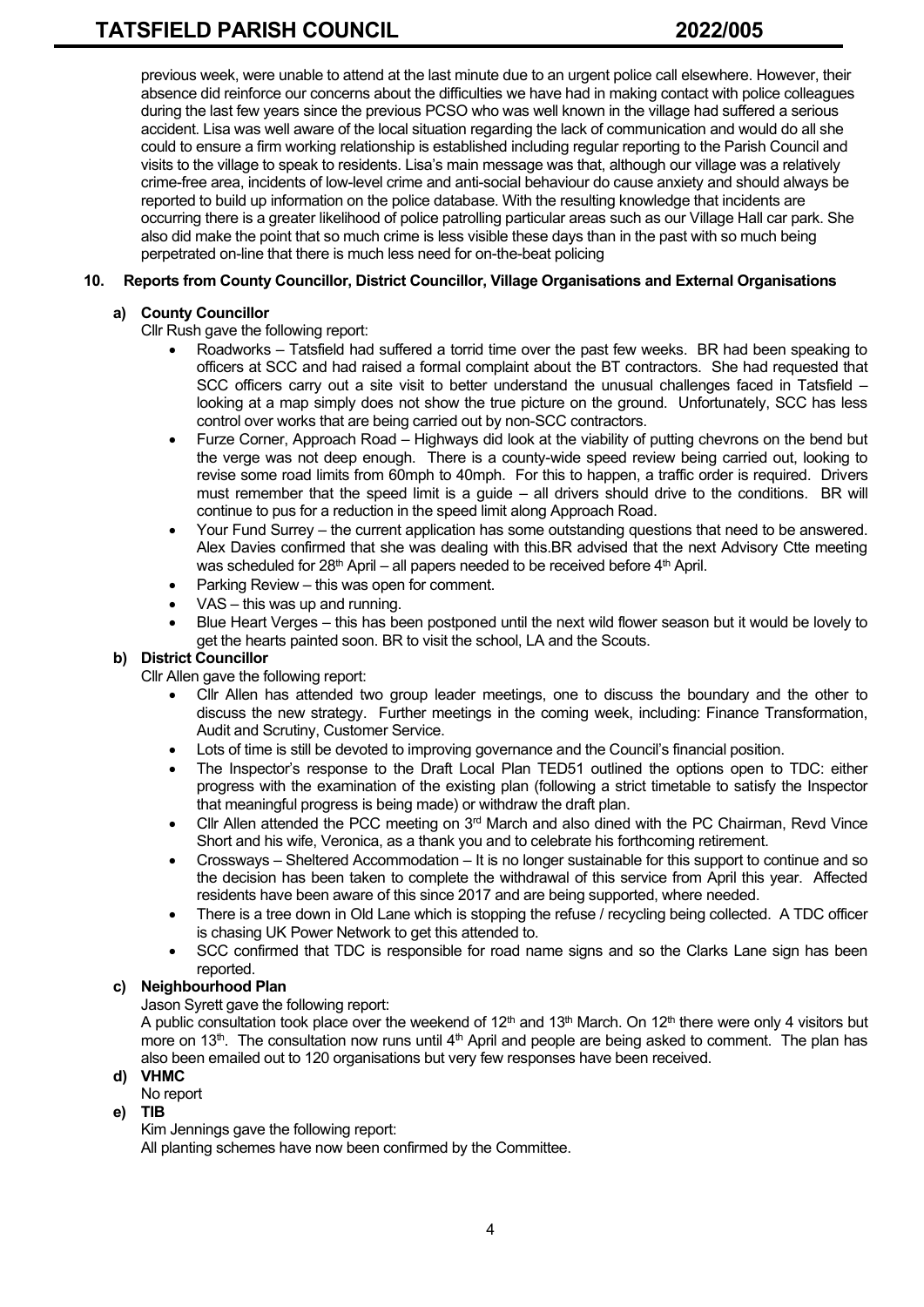Planting under the new noticeboard will start soon.

A survey had been carried out and volunteers had expressed an interest in litter picking. The Committee was due to follow this up.

Inclement weather had halted a few of the Saturday morning sessions recently.

Kim Jennings had reported that the PC was considering removing the noticeboard on Tatsfield Green. Jon Allbutt is organising the removal of the attached trough.

# **f) PFA**

Ian Hayman and Jason Syrett held a meeting with the Chair of the Tatsfield PFA last week. Tatsfield PFA did not have enough support to continue to run / manage the site and were happy for the PC to try to take over the lease. If this was the case, the PC would need to be granted a long lease in order to be able to progress with plans to develop the site (funding possibly coming from Your Fund Surrey and TDC CIL). Questions needed to be asked about what TDC would contribute towards maintaining the site and also whether a rebate of the rates would be granted. Members suggested that an approach is made to TDC to begin these discussions.

# **11. Parish Council Land/Property**

# a) **Tatsfield Green**

- Boundary Dispute (Under Part 2)
	- This was discussed under Part 2.
- Noticeboard it was noted that the noticeboard was damp and rotting and no longer fit for purpose.

3524/0322 Members agreed that the noticeboard should be removed and perhaps a bench would be set in its place.

# **b) AMB**

- Redecoration toilets will be painted in the next couple of weeks. Kitchen – Alex Davies had measured the kitchen and sourced one design but two more designs / quotes were needed. She was also due to meet Stuart Farmer to enquire about installation costs of a new kitchen.
- Window cleaning and gutter clearance (and gutter clearance at the Village Hall) the window cleaning and gutter clearance quotes had already been approved in item 8c.
- Request from Little Acorns to hire the meeting room LA had emailed the PC to request hire of the meeting room for a staff meeting every half term and also to use the meeting room for breakfast club on 5<sup>th</sup> May as the VH would be used as a Polling Station.

3525/0322 Members approved a FOC use of the meeting room for breakfast club on  $5<sup>th</sup>$  May. Members further agreed that Little Acorns should be charged for their staff meetings as the discounted hire rate.

### **c) Village Hall**

Roof cleaning and repairs (storm damage) – moss was growing on the roof of the VH. Alex Davies had met a contractor who said that he could remove the moss and clean the roof from the ground and that if this work was undertaken, it would be unlikely that the moss would grow back in any great quantity. He had supplied a quote for each section of the roof.

3526/0322 Members agreed to have the small front section of the roof cleaned as a trial.

Chris Mitton would send the clerk photographs of the recent storm damage to the VH roof.

### **d) Westmore Green**

Horses – a parishioner had written to David Pinchin to complain that horses had been ridden across Westmore Green. Members agreed that this was not acceptable but no one could recall this happening before and expressed the hope that this was a one-off incident.

3527/0322 Members resolved to install signs (currently stored in the office) on Westmore green and also Tatsfield Green (by the footpath). The Chairman would also include a reminder about not riding on the greens in the Parish Magazine.

Request for footpath from Hedgerows to Village Centre – further to the PC's decision at the last meeting, the p[parishioner had appealed the decision and asked the PC to reconsider and submitted a proposed plan for a footpath.

3528/0322 Members declined the appeal and requested the Clerk write to the parishioner.

Extend power supply to trees along edge of Westmore Green – in planning for the Jubilee celebrations, a quote to hire a generator had come in at £400. It was noted that there were an increasing number of events on Westmore Green that required electricity and it was suggested that power could be extended from Memorial Green through the trees along the edge of Westmore Green. So far, one quote had been sourced and it was for around £1,900.

3529/0322 Members agreed that this was a good idea and would benefit not only the Jubilee celebrations but also the Beer Festival, the Picnic on the Green, Remembrance Service etc. Two further quotes were required.

> Improvements to grassed area outside Sheree's tea Room and by old bus shelter – due to the high footfall, he grass around the area between the picnic benches and the shop had worn away and was very muddy. It was suggested that perhaps some native hedging could be planted and then matting laid in certain areas for the grass to grow through. Members liked this idea and informally agreed that designs should be drawn up and costed.